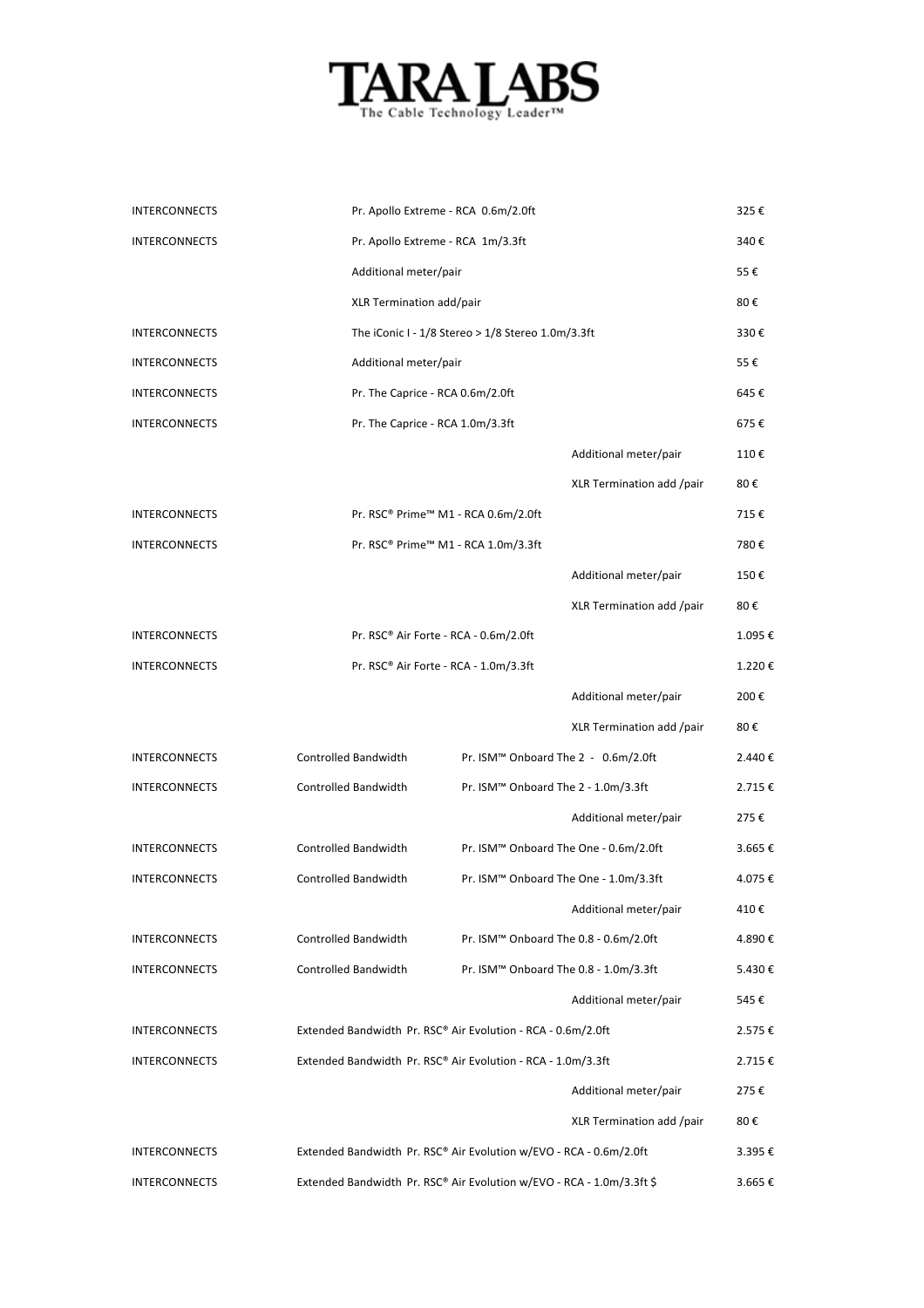|                        |                                                                              | Additional meter/pair      | 340€        |
|------------------------|------------------------------------------------------------------------------|----------------------------|-------------|
|                        |                                                                              | XLR Termination add /pair  | 80€         |
| <b>INTERCONNECTS</b>   | Extended Bandwidth Pr. The 2 XL - 0.6m/2.0ft - w/HFX                         |                            | 5.165€      |
| <b>INTERCONNECTS</b>   | Extended Bandwidth Pr. The 2 XL - 1.0m/3.3ft - w/HFX                         |                            | 5.430€      |
|                        |                                                                              | Additional meter/pair      | 275€        |
| <b>INTERCONNECTS</b>   | Extended Bandwidth Pr. The One XL - 0.6m/2.0ft w/HFX                         |                            | $6.655 \in$ |
| <b>INTERCONNECTS</b>   | Extended Bandwidth Pr. The One XL - 1.0m/3.3ft w/HFX                         |                            | 6.795€      |
|                        |                                                                              | Additonal meter/pair 457 € |             |
| <b>INTERCONNECTS</b>   | Extended Bandwidth Pr. The 0.8 XL - 0.6m/2.0ft - w/HFX                       |                            | 8.150€      |
| <b>INTERCONNECTS</b>   | Extended Bandwidth Pr. The 0.8 XL - 1.0m/3.3ft - w/HFX                       |                            | 8.560€      |
|                        |                                                                              | Additional meter/pair      | 615€        |
| <b>INTERCONNECTS</b>   | Extended Bandwidth Pr. The Muse - 0.6m/2.0ft - w/HFX                         |                            | 9.515€      |
| <b>INTERCONNECTS</b>   | Extended Bandwidth Pr. The Muse - 1.0m/3.3ft - w/HFX                         |                            | 10.195€     |
|                        |                                                                              | Additional meter/pair      | 945€        |
| <b>INTERCONNECTS</b>   | Extended Bandwidth Pr. The Zero™ GOLD Gen 2 - 0.6m/2.0ft - w/HFX             |                            | 17.000€     |
| <b>INTERCONNECTS</b>   | Extended Bandwidth Pr. The Zero™ GOLD Gen 2 - 1.0m/3.3ft-w/HFX               |                            | 19.000€     |
|                        |                                                                              | Additional meter/pair      | 1.765€      |
| <b>INTERCONNECTS</b>   | Extended Bandwidth Pr. The Zero <sup>™</sup> Evolution - 0.6m/2.0ft - w/HFX  |                            | 25.700€     |
| <b>INTERCONNECTS</b>   | Extended Bandwidth Pr. The Zero™ Evolution - 1.0m/3.3ft - w/HFX              |                            | 28.550€     |
|                        |                                                                              | Additional meter/pair      | $3.125 \in$ |
| <b>INTERCONNECTS</b>   | Extended Bandwidth Pr. The Grand Master Evolution - 1.0m/3.3ft - w/Dual HFX  |                            | 46.230€     |
|                        |                                                                              | Additional meter/pair      | 4.625€      |
|                        | CABLES DE ALTAVOZ (Todos los cables están disponibles con terminación w/BSM) |                            |             |
|                        |                                                                              |                            |             |
| <b>SPEAKERS CABLES</b> | Pr. The Caprice I 8ft/2.4m                                                   |                            | 535€        |
|                        |                                                                              | Additional ft/pair         | 30€         |
| <b>SPEAKERS CABLES</b> | Pr. Apollo Extreme 8ft/2.4m                                                  |                            | 810€        |
|                        |                                                                              | Additional ft/pair         | 40€         |
| SPEAKERS CABLES        | Pr. Apollo Extreme Bi-Wire 8ft/2.4m                                          |                            | 1.080€      |
|                        |                                                                              | Additional ft/pair         | 60€         |
| SPEAKERS CABLES        | Pr. The Caprice II 8ft/2.4m                                                  |                            | 1.760€      |
|                        |                                                                              | Additional ft/pair         | 105€        |
| SPEAKERS CABLES        | The Caprice II Bi-Wire 8ft/2.4m                                              |                            | 1.635€      |
|                        |                                                                              | Additional ft/pair         | 135€        |
| <b>SPEAKERS CABLES</b> | Pr. RSC® Prime™ M1 8ft/2.4m                                                  |                            | 2.575€      |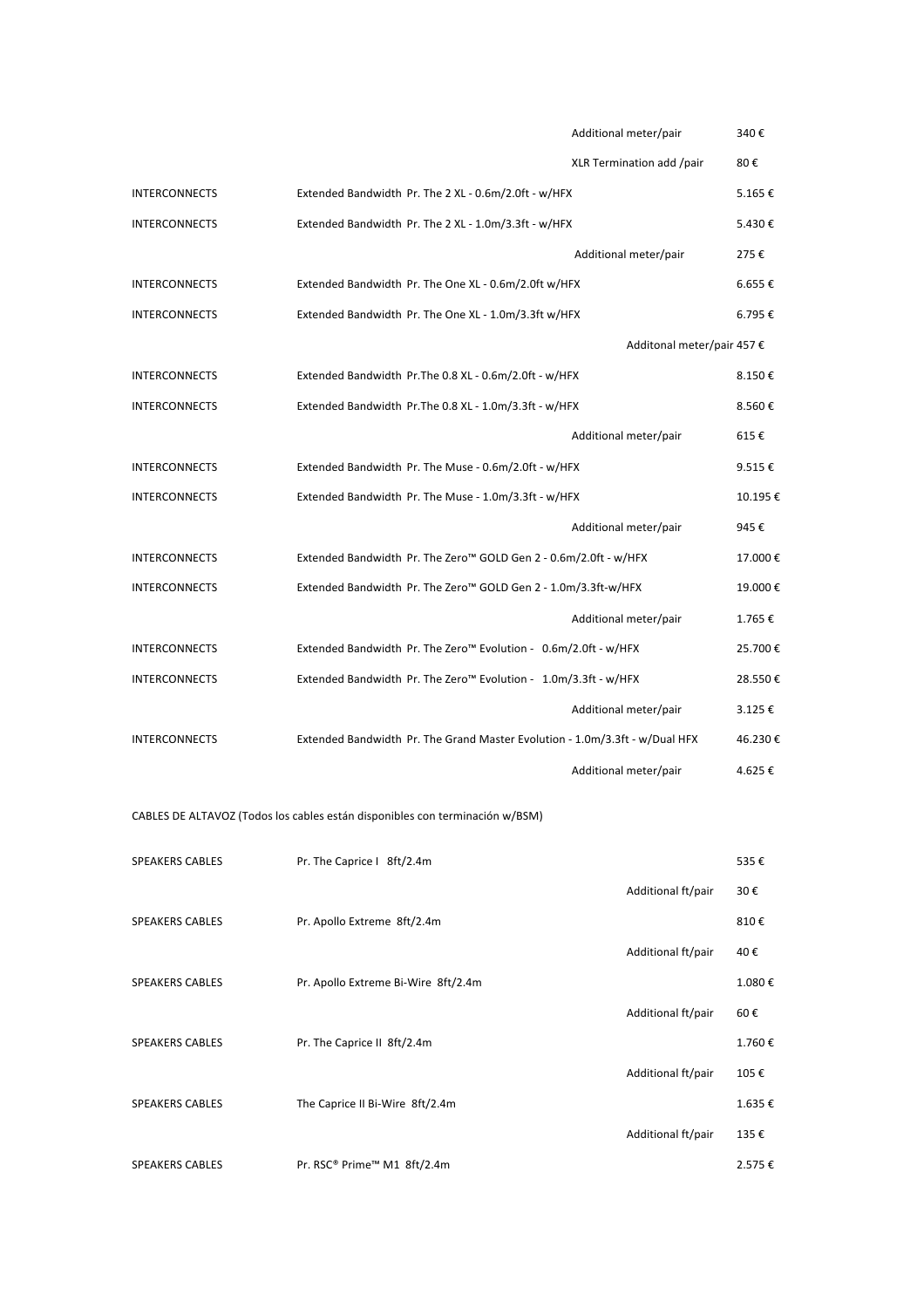|                         |                                                  |         |         |      | Additional ft/pair | 275€   |
|-------------------------|--------------------------------------------------|---------|---------|------|--------------------|--------|
| SPEAKERS CABLES         | Pr. RSC® Prime™ M1 Bi-Wire 8ft/2.4m              |         | 3.400€  |      |                    |        |
| SPEAKERS CABLES         | Pr. RSC® Air Forté 8ft/2.4m                      | 3.800€  |         |      | Additional ft/pair | 340€   |
|                         |                                                  |         |         |      | Additional ft/pair | 375€   |
| <b>SPEAKERS CABLES</b>  | Pr. RSC® Air Forté SP 8ft/2.4m 4.355 €           |         |         |      | Additonal ft/pair  | 410€   |
| <b>SPEAKERS CABLES</b>  | Pr. The 2 8ft/2.4m<br>5.710€                     |         |         |      |                    |        |
| SPEAKERS CABLES         | Pr. RSC® Air Evolution 8ft/2.4m 6.530 €          |         |         |      | Additional ft/pair | 490€   |
|                         |                                                  |         |         |      | Additonal ft/pair  | 520€   |
| <b>SPEAKERS CABLES</b>  | Pr. RSC® Air Evolution SP 8ft/2.4m               |         | 8.430€  |      | Additonal ft/pair  | 680€   |
| <b>SPEAKERS CABLES</b>  | Pr. The One™ CX 8ft/2.4m                         | 9.790€  |         |      |                    |        |
|                         |                                                  |         |         |      | Additional ft/pair | 950€   |
| <b>SPEAKERS CABLES</b>  | Pr. The 0.8™ 8ft/2.4m                            | 19.720€ |         |      | Additional ft/pr   | 1.155€ |
| SPEAKERS CABLES         | Pr. The Muse 8ft/2.4m                            | 36.700€ |         |      |                    |        |
| <b>SPEAKERS CABLES</b>  | Pr. The Omega™ Concerto 8 ft/2.4m                |         | 39.430€ |      | Additonal ft/pr    | 2.995€ |
|                         |                                                  |         |         |      | Additional ft/pair | 4.080€ |
| <b>SPEAKERS CABLES</b>  | Pr. The Omega™ Concerto SP 8 ft/2.4m             |         | 47.600€ |      | Additional ft/pair | 4.895€ |
| SPEAKERS CABLES         | Pr. The Omega™ Evolution 8 ft/2.4m               |         | 50.320€ |      |                    |        |
| SPEAKERS CABLES         | Pr. The Omega™ Evolution SP 8ft/2.4m             |         | 62.560€ |      | Additional ft/pair | 5.300€ |
|                         |                                                  |         |         |      | Additonal ft/pr    | 5.710€ |
| <b>SPEAKERS CABLES</b>  | Pr. The Grand Master Evolution 8ft/2.4m 67.320 € |         |         |      |                    |        |
| <b>CABLES DIGITALES</b> |                                                  |         |         |      | Additional ft/pair | 6.120€ |
| DIGITAL CABLES          | RSC® Prime™ M Digital 75 - RCA 0.6m/2.0ft        |         |         |      |                    | 195€   |
| DIGITAL CABLES          | RSC® Prime™ M Digital 75 - RCA 1.0m/3.3ft        |         |         |      |                    | 215€   |
|                         |                                                  |         |         |      | Additional meter   | 80€    |
| DIGITAL CABLES          | RSC® Prime™ M Digital 110 - XLR 0.6m/2.0ft       |         |         | 265€ |                    |        |
| DIGITAL CABLES          | RSC® Prime™ M Digital 110 - XLR 1.0m/3.3ft       |         |         |      |                    | 305€   |
|                         |                                                  |         |         |      | Additional meter   | 88€    |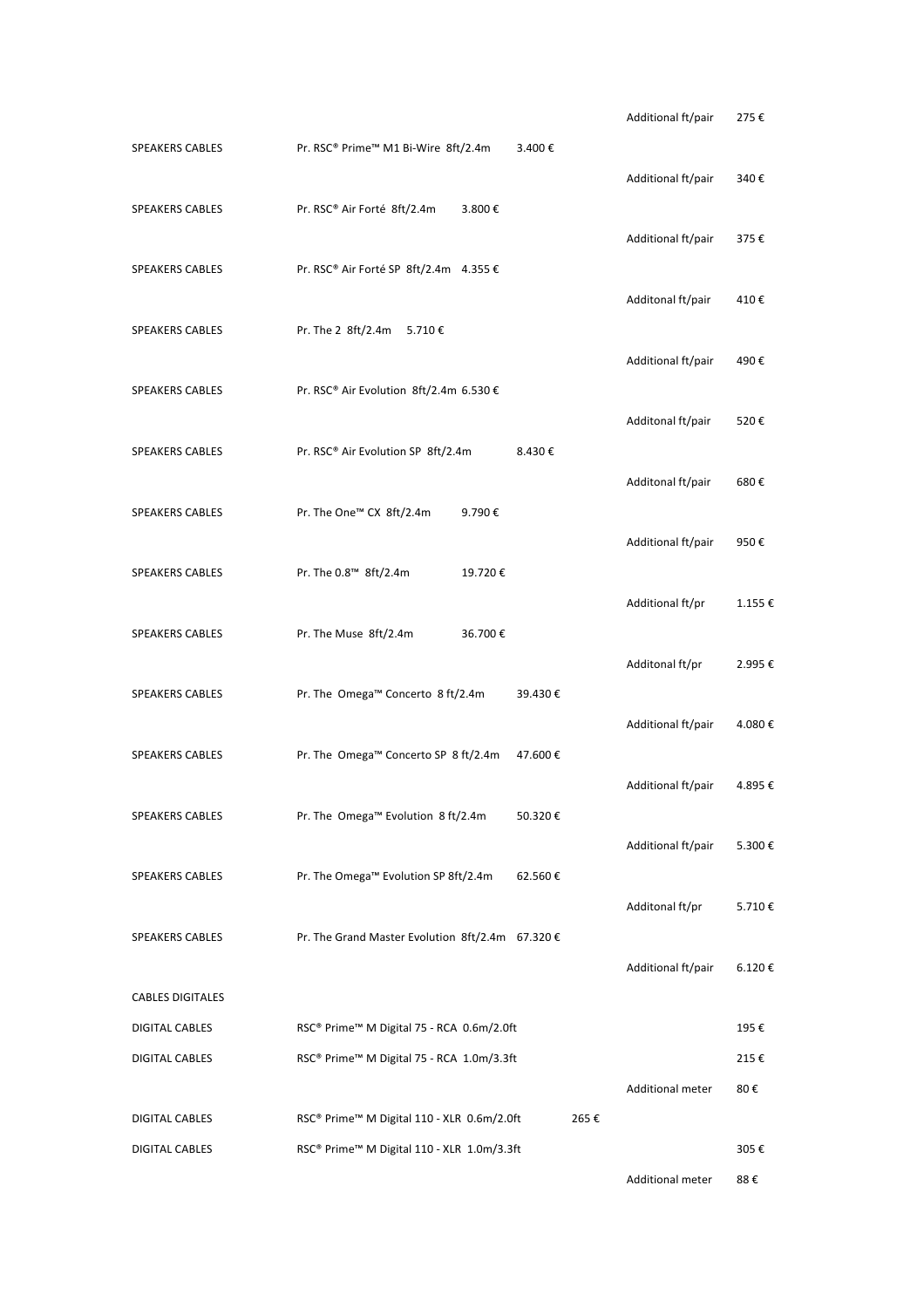| <b>DIGITAL CABLES</b>          |                                                                        | RSC® Air Evolution Digital - 0.6m/2.0ft                                                           |                         | 1.040€  |
|--------------------------------|------------------------------------------------------------------------|---------------------------------------------------------------------------------------------------|-------------------------|---------|
| DIGITAL CABLES                 |                                                                        | RSC® Air Evolution Digital - 1.0m/3.3ft                                                           |                         | 1.156€  |
|                                |                                                                        |                                                                                                   | Additional meter        | 135€    |
| DIGITAL CABLES                 |                                                                        | RSC® Air Evolution Digital w/ EVO - 0.6m/2.0ft                                                    |                         | 1.215€  |
| DIGITAL CABLES                 |                                                                        | RSC® Air Evolution Digital w/ EVO - 1.0m/3.3ft                                                    |                         | 1.430€  |
|                                |                                                                        |                                                                                                   | <b>Additional meter</b> | 135€    |
| DIGITAL CABLES                 |                                                                        | ISM™ Onboard Digital 0.6m/2.0ft                                                                   |                         | 1.470€  |
| DIGITAL CABLES                 |                                                                        | ISM™ Onboard Digital 1.0m/3.3ft                                                                   |                         | 1.630€  |
|                                |                                                                        |                                                                                                   | Additional meter        | 275€    |
| DIGITAL CABLES                 |                                                                        | ISM™ Onboard 0.8 Digital 0.6m/2.0ft                                                               |                         | 3.180€  |
| DIGITAL CABLES                 |                                                                        | ISM™ Onboard 0.8 Digital 1.0m/3.3ft                                                               |                         | 3.535€  |
|                                |                                                                        |                                                                                                   | <b>Additional meter</b> | 545€    |
| DIGITAL CABLES                 |                                                                        | The Muse Digital 0.6m/2.0ft W/HFX                                                                 |                         | 7.100€  |
| <b>DIGITAL CABLES</b>          |                                                                        | The Muse Digital 1.0m/3.3ft w/HFX                                                                 |                         | 7.885€  |
|                                |                                                                        |                                                                                                   | <b>Additional meter</b> | 985€    |
| DIGITAL CABLES                 |                                                                        | The Zero <sup>™</sup> Evolution Digital - XLR 0.6m/2.0ft w/HFX                                    |                         | 15.910€ |
| DIGITAL CABLES                 |                                                                        | The Zero <sup>™</sup> Evolution Digital - XLR 1.0m/3.3ft w/HFX                                    |                         | 17.275€ |
|                                |                                                                        |                                                                                                   | Additional meter        | 1.360€  |
| DIGITAL CABLES                 |                                                                        | The Grand Master Digital 0.6m/2.0ft w/HFX                                                         |                         | 23.525€ |
| DIGITAL CABLES                 |                                                                        | The Grand Master Digital 1.0m,/3.3ft w/HFX                                                        |                         | 25.830€ |
| CABLES PARA AURICULARES        |                                                                        |                                                                                                   | Additional meter        | 3.130€  |
| CABLES PARA AURICULARES        |                                                                        | The Echo Live - 8ft/2.4m                                                                          |                         | 400€    |
| <b>CABLES PARA AURICULARES</b> |                                                                        | Additional ft/pair                                                                                |                         | 80€     |
| <b>CABLES PARA AURICULARES</b> |                                                                        | The Echo Live extension adapters (9 inch)                                                         |                         | 115€    |
| CABLES PARA AURICULARES        |                                                                        | The Master Live - 8ft/2.4m                                                                        |                         | 2.715€  |
|                                |                                                                        |                                                                                                   | Additional ft/pair      | 170€    |
|                                |                                                                        | *Includes 9 inch extension adapters                                                               |                         |         |
| CABLES PARA AURICULARES        |                                                                        | The Omega Live w/HFX - 8ft/2.4m                                                                   |                         | 4.760€  |
|                                |                                                                        |                                                                                                   | Additional ft/pair      | 300€    |
| $1/8" / 3.5$ mm                | $1/4" / 6.3$ mm<br>4-pin mini XLR<br>3-pin mini XLR<br>2.5mm mini mono | *Includes 9 inch extension adapters<br>Available Headphone Terminations: (Costo del distribuidor) |                         |         |
|                                |                                                                        |                                                                                                   | <b>MrSpeakers</b>       | 70€     |
| <b>CABLES PARA AURICULARES</b> |                                                                        | Sennheiser HD650, HD600, HD565, HD580                                                             |                         | 80€     |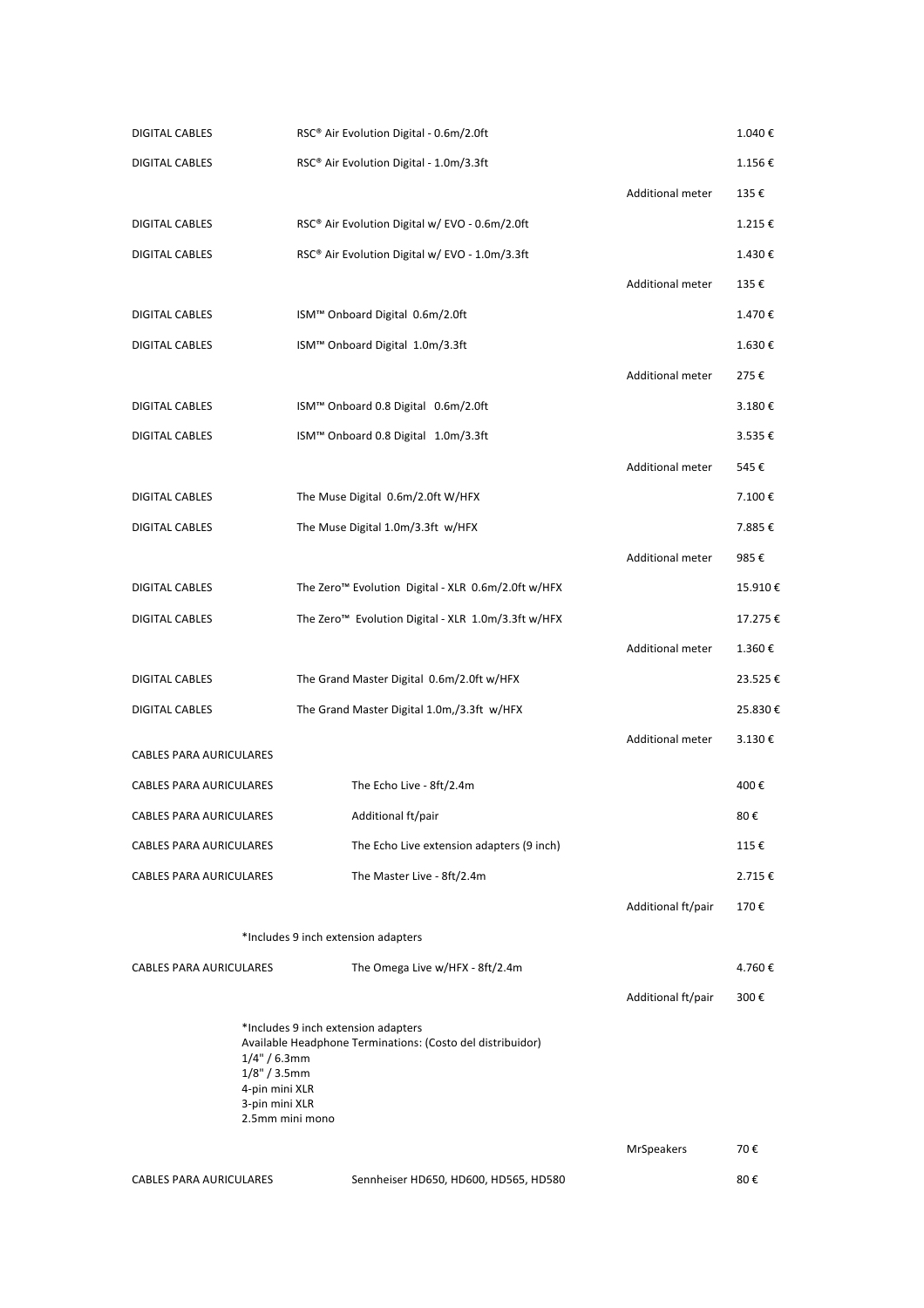| CABLES PARA AURICULARES | Sennheiser HD800                                                 |                         | 150€   |
|-------------------------|------------------------------------------------------------------|-------------------------|--------|
| CABLES PARA AURICULARES | Focal Utopia LEMO plugs                                          |                         | 230€   |
| CABLES PARA AURICULARES | The Omega Live w/HFX - 8ft/2.4m *Includes 6ft extension adapters |                         | 6.470€ |
| <b>SPEAKERS LINKS</b>   |                                                                  |                         |        |
| <b>SPEAKERS LINKS</b>   | Apollo Speaker Link (8 inches) Bananas                           |                         | 360€   |
| <b>SPEAKERS LINKS</b>   | Apollo Speaker Link (8 inches) Spades                            |                         | 390€   |
| <b>SPEAKERS LINKS</b>   | Prime M1 Series Speaker Link (10 inches)                         |                         | 1.080€ |
| <b>SPEAKERS LINKS</b>   | The Muse Speaker Link (14 inches                                 |                         | 1.635€ |
| <b>SPEAKERS LINKS</b>   | Omega Evolution Speaker Link (14 inches)                         |                         | 2.715€ |
| SUBWOOFER CABLES        |                                                                  |                         |        |
| SUBWOOFER CABLES        | Apollo Extreme Sub - RCA 2.0m/6.6ft                              |                         | 325€   |
|                         |                                                                  | Additonal meter         | 40€    |
| SUBWOOFER CABLES        | XLR add \$30.00                                                  |                         |        |
| SUBWOOFER CABLES        | The Caprice Sub - RCA 2.0m/6.6ft                                 |                         | 715€   |
|                         |                                                                  | <b>Additional meter</b> | 75€    |
| XLR add \$30.00         |                                                                  |                         |        |
| SUBWOOFER CABLES        | The Caprice Sub Y-Cable 1F>2M RCA 6"                             |                         | 535€   |
| XLR add \$45.00         |                                                                  |                         |        |
| SUBWOOFER CABLES        | ISM™ Onboard Sub 2.0m/6.6ft                                      |                         | 1.215€ |
|                         |                                                                  | <b>Additional meter</b> | 135€   |
| PHONO CABLES            | RCA or XLR termination                                           |                         |        |
| PHONO CABLES            | Pr. Apollo Phono-Cable RCA 1.0m                                  |                         | 340€   |
|                         |                                                                  | Addditional meter       | 15€    |
| PHONO CABLES            | Pr. Apollo Phono-Cable 5pin DIN 1.0m                             |                         | 475€   |
|                         |                                                                  | <b>Additional meter</b> | 35€    |
| PHONO CABLES            | Pr. Air Phono-Cable -5Pin DIN 1.0m                               |                         | 1.625€ |
|                         |                                                                  | <b>Additional Meter</b> | 275€   |
| PHONO CABLES            | Pr. Air Phono-Cable - RCA or XLR 1.0m                            |                         | 1.355€ |
|                         |                                                                  | <b>Additional Meter</b> | 135€   |
| PHONO CABLES            | Pr. Zero LX Phono-Cable - 5Pin DIN 1.0m<br>2.450€                |                         |        |
|                         |                                                                  | <b>Additional meter</b> | 410€   |
| PHONO CABLES            | Pr. Zero LX Phono-Cable 1.0m 2.040 €                             |                         |        |
|                         |                                                                  | <b>Additional Meter</b> | 340€   |
| PHONO CABLES            | Pr. Zero GX Phono-Cable - 5Pin DIN 1.0m                          |                         | 5.170€ |
|                         |                                                                  | Additional meter        | 815€   |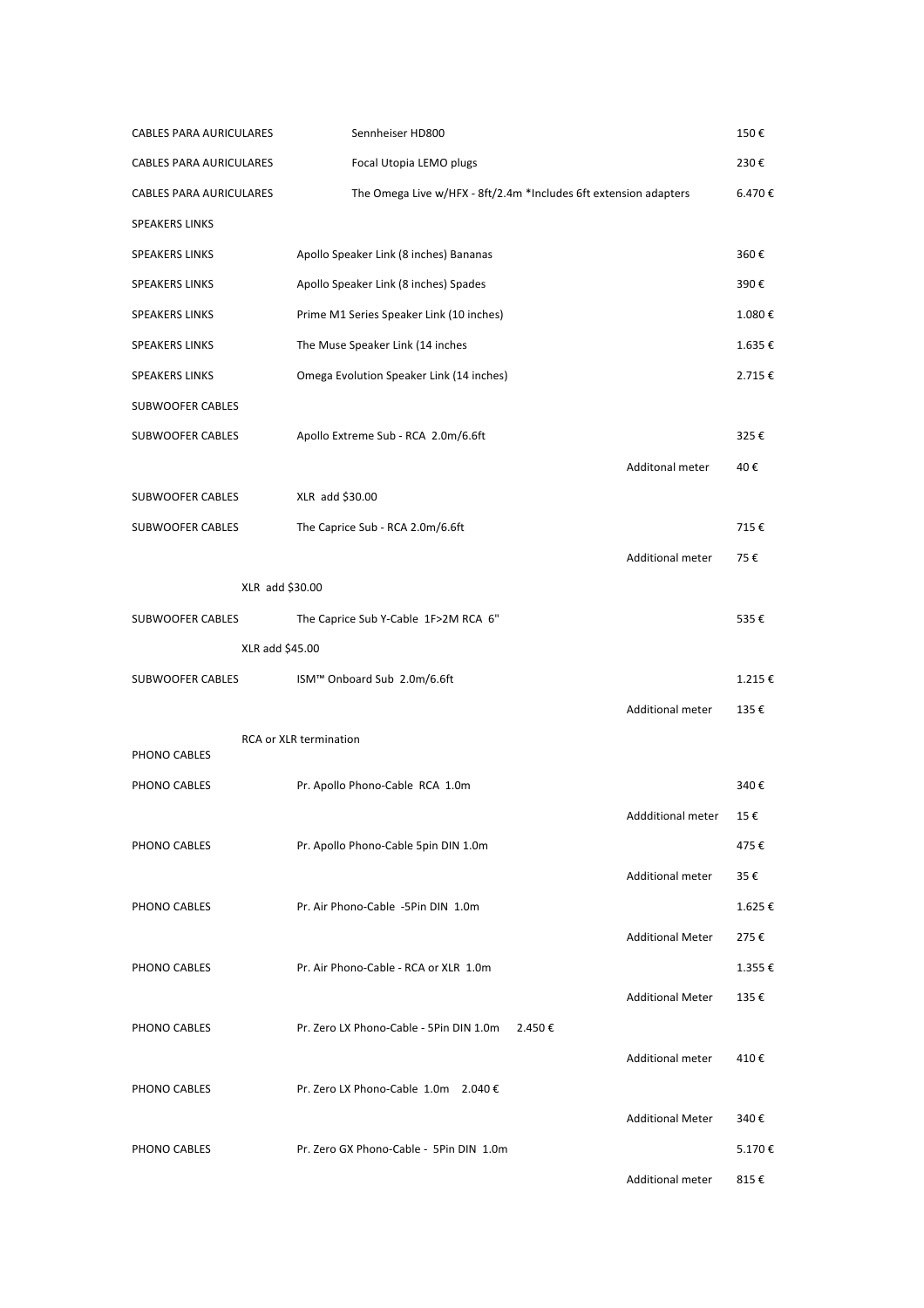| PHONO CABLES        | Pr. Zero GX Phono-Cable 1.0m XLR or RCA                                       | 4.760€  |
|---------------------|-------------------------------------------------------------------------------|---------|
|                     | Additional meter                                                              | 680€    |
| PHONO CABLES        | Pr. Zero Evolution Phono-Cable - 5Pin Din 1.0m w/HFX                          | 8.840€  |
|                     | <b>Additional Meter</b>                                                       | 885€    |
| PHONO CABLES        | Pr. Zero Evolution Phono-Cable - RCA or XLR 1.0m w/HFX                        | 8.430€  |
|                     | <b>Additonal Meter</b>                                                        | 750€    |
| PHONO CABLES        | Pr. Grand Master Evolution Phono-Cable - 5Pin DIN 1.0m w/Dual Monoblock HFX   | 20.265€ |
|                     | <b>Additional Meter</b>                                                       | 1.360€  |
| PHONO CABLES        | Pr. Grand Master Evolution Phono-Cable - RCA or XLR 1.0m w/Dual Monoblock HFX | 19.720€ |
|                     | <b>Additional Meter</b>                                                       | 1.360€  |
| POWER CABLES        |                                                                               |         |
| <b>POWER CABLES</b> | Apollo Extreme AC 6ft/1.8m                                                    | 475€    |
|                     | Additional foot, Up to 12' lengths                                            | 55€     |
| POWER CABLES        | RSC® Prime AC 15amp US Plugs 6ft/1.8m                                         | 945€    |
|                     | <b>Additional foot</b>                                                        | 70€     |
|                     | 20amp IEC available                                                           |         |
| POWER CABLES        | RSC® Air Reference AC 15amp US Plugs 6ft/1.8m                                 | 1.360€  |
|                     | Additional foot                                                               | 136€    |
|                     | 20amp IEC available                                                           |         |
| POWER CABLES        | The One <sup>™</sup> AC 15amp US Plugs 6ft/1.8m                               | 2.450€  |
|                     | Additional foot                                                               | 205€    |
|                     | 20amp IEC available                                                           |         |
| POWER CABLES        | The GoldTM AC 15amp US Plugs 6ft/1.8m                                         | 4.895€  |
|                     | Additional foot                                                               | 475€    |
|                     | 20amp IEC available                                                           |         |
| POWER CABLES        | The Muse AC 15amp US Plugs 6ft/1.8m                                           | 5.715€  |
|                     | <b>Additional foot</b>                                                        | 545€    |
|                     | 20amp IEC available                                                           |         |
| POWER CABLES        | The CobaltTM AC 15amp US Plugs 6ft/1.8m                                       | 6.800€  |
|                     | Additional foot                                                               | 615€    |
|                     | 20amp IEC available                                                           |         |
| POWER CABLES        | The Cobalt™ Reference AC Oyaide 6ft/1.8m                                      | 12.100€ |
|                     | Additional foot                                                               | 1.020€  |
|                     | 20amp IEC available                                                           |         |
| POWER CABLES        | The Omega Evolution AC Oyaide 6ft/1.8m                                        | 18.360€ |